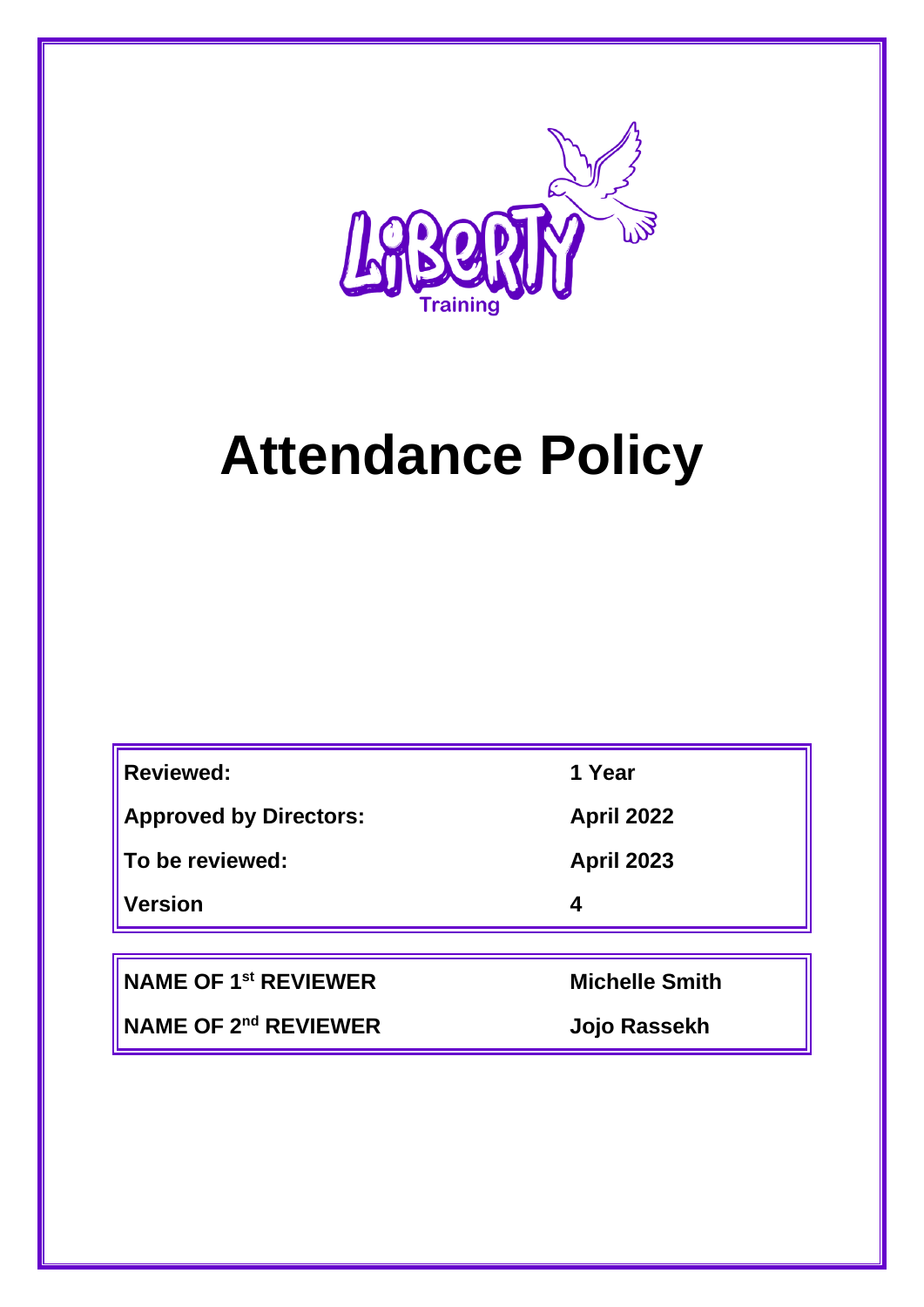## **Contents**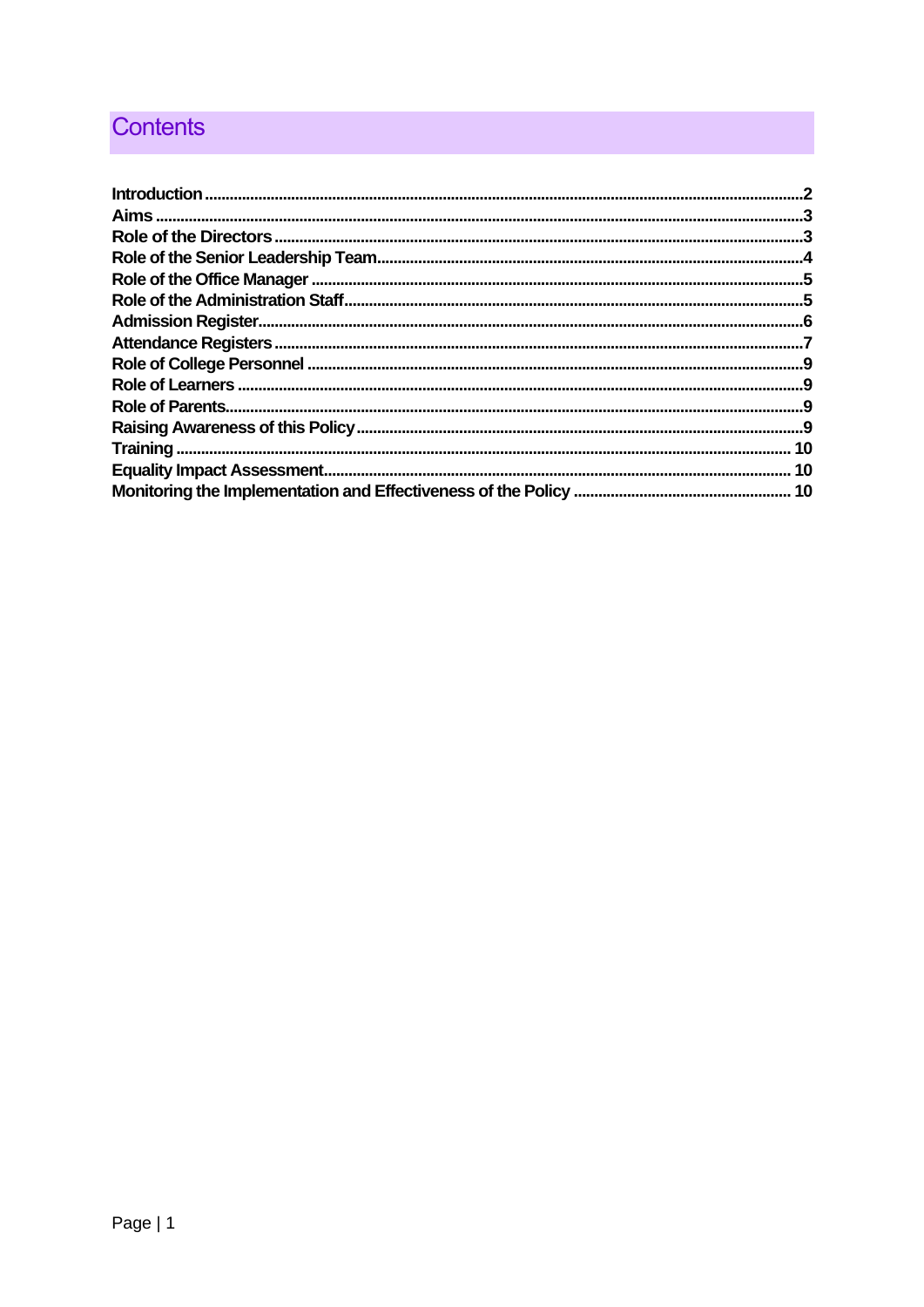#### <span id="page-2-0"></span>**Introduction**

We believe this policy should be a working document that is fit for purpose, represents the college ethos, enables consistency and quality across the college.

We are aware that the General Data Protection Regulations (GDPR) has entirely replaced the previous Data Protection Act (DPA) making changes to many existing data protection rules and regulations that colleges, academies and other educational establishments adhered to under the DPA. The principal aim of the GDPR is to strengthen and unify the safety and security of all data held within an organisation.

We have a duty to ensure all learners attend college regularly in order for them to fulfil their potential as we believe that learners with poor attendance will achieve less.

We must promote good attendance, reduce absence and especially persistent absence. We must ensure every learner has access to full-time education to which they are entitled and to identify and address patterns of absence.

We encourage all parents to 'perform their legal duty by ensuring their children of compulsory college age who are registered at college attend regularly.'

We believe we conform with current legal regulations that govern the admissions and attendances registers that we must keep. We fully understand that an admission register must be kept by law and includes the 'personal details of every learner in the college, the date of admission or re-admission, information regarding parents/carers and details of the college attended'; and that learner attendance must be recorded.

We believe attendance registers are important for effective attendance management and providing evidence in the event of prosecution of parents under the Education Act 1996.

We wish to work closely with the Youth Participation Group and to hear their views and opinions as we acknowledge and support Article 12 of the United Nations Convention on the Rights of the Child that learners should be encouraged to form and to express their views.

We as a college community have a commitment to promote equality. Therefore, an equality impact assessment has been undertaken and we believe this policy is in line with the Equality Act 2010.

We all have a responsibility to ensure equality permeates into all aspects of college life and that everyone is treated equally irrespective of age, disability, gender reassignment, marriage and civil partnership, pregnancy and maternity, race, religion or belief, sex and sexual orientation. We want everyone connected with this college to feel safe, secure, valued and of equal worth.

We acknowledge the findings of the Race Disparity Audit that clearly shows how people of different ethnicities are treated across the public services of health, education, employment and the criminal justice system.

The educational section of the audit that covers: differences by region; attainment and economic disadvantage; exclusions and abuse; and destinations, has a significant importance for the strategic planning of this college.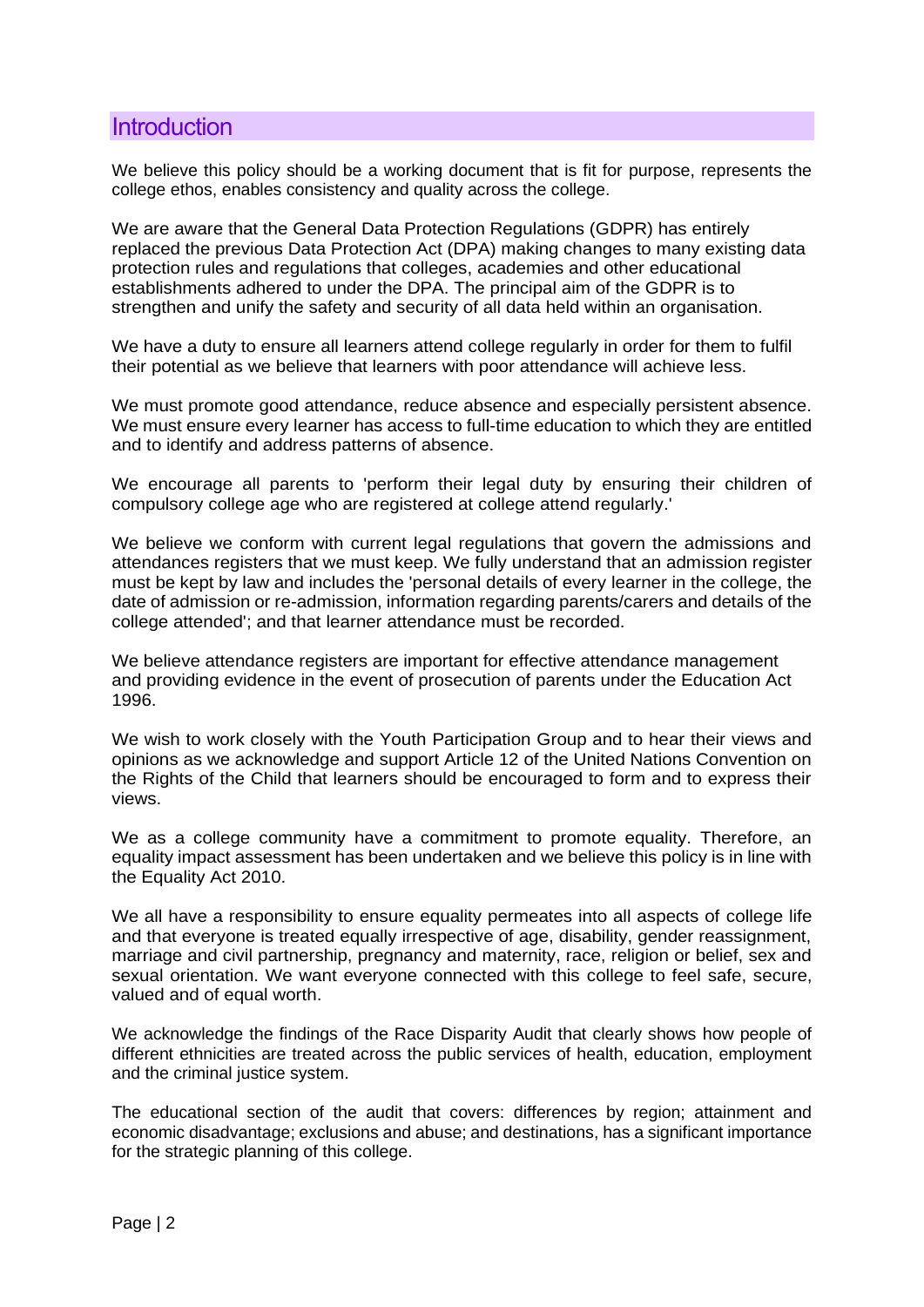We believe it is essential that this policy clearly identifies and outlines the roles and responsibilities of all those involved in the procedures and arrangements that is connected with this policy.

#### <span id="page-3-0"></span>Aims

- To comply with current regulations that govern the admissions and attendance registers that we must keep.
- To ensure all learners attend college regularly in order for them to fulfil their potential.
- To promote good attendance, reduce absence and especially persistent absence.
- To ensure compliance with all relevant legislation connected to this policy.
- To work with other colleges and the local authority to share good practice in order to improve this policy.

## <span id="page-3-1"></span>Role of the Directors

The Directors have:

- appointed an Office Manager, who is a member of the Senior Leadership Team and an Admin person who will be responsible for the day-to-day management of the attendance system;
- ensured that the Office Manager is line managed by a director who will oversee their management of attendance;
- delegated powers and responsibilities to the Senior Leadership Team to ensure all college personnel and visitors to the college are aware of and comply with this policy;
- responsibility to:
	- ensure every learner has access to full-time education
	- inform parents of their legal duty to ensure that their children of compulsory college age attend college regularly
	- − promote good attendance, reduce absence and persistent absence
	- monitor patterns of absence and to respond accordingly to rectify any problems
	- enter learners on the admission register and attendance register from the beginning of the first day on which they start college
	- − inform the local authority of any learner who is going to be deleted from the admission register
- responsibility for ensuring that the college complies with all Equalities legislation;
- made effective use of relevant research and information to improve this policy;
- responsibility for ensuring funding is in place to support this policy;
- responsibility for ensuring this policy and all policies are maintained and updated regularly:
- work in conjunction with the Senior Leadership Team to ensure all college personnel. learners and parents are aware of and comply with this policy;
- work closely with the Senior Leadership Team, Office Manager and the Admin staff;
- make effective use of relevant research and information to improve this policy;
- ensure this policy and other linked policies are up to date;
- responsibility for ensuring all policies are made available to parents;
- the responsibility of involving the Youth Participation Group in: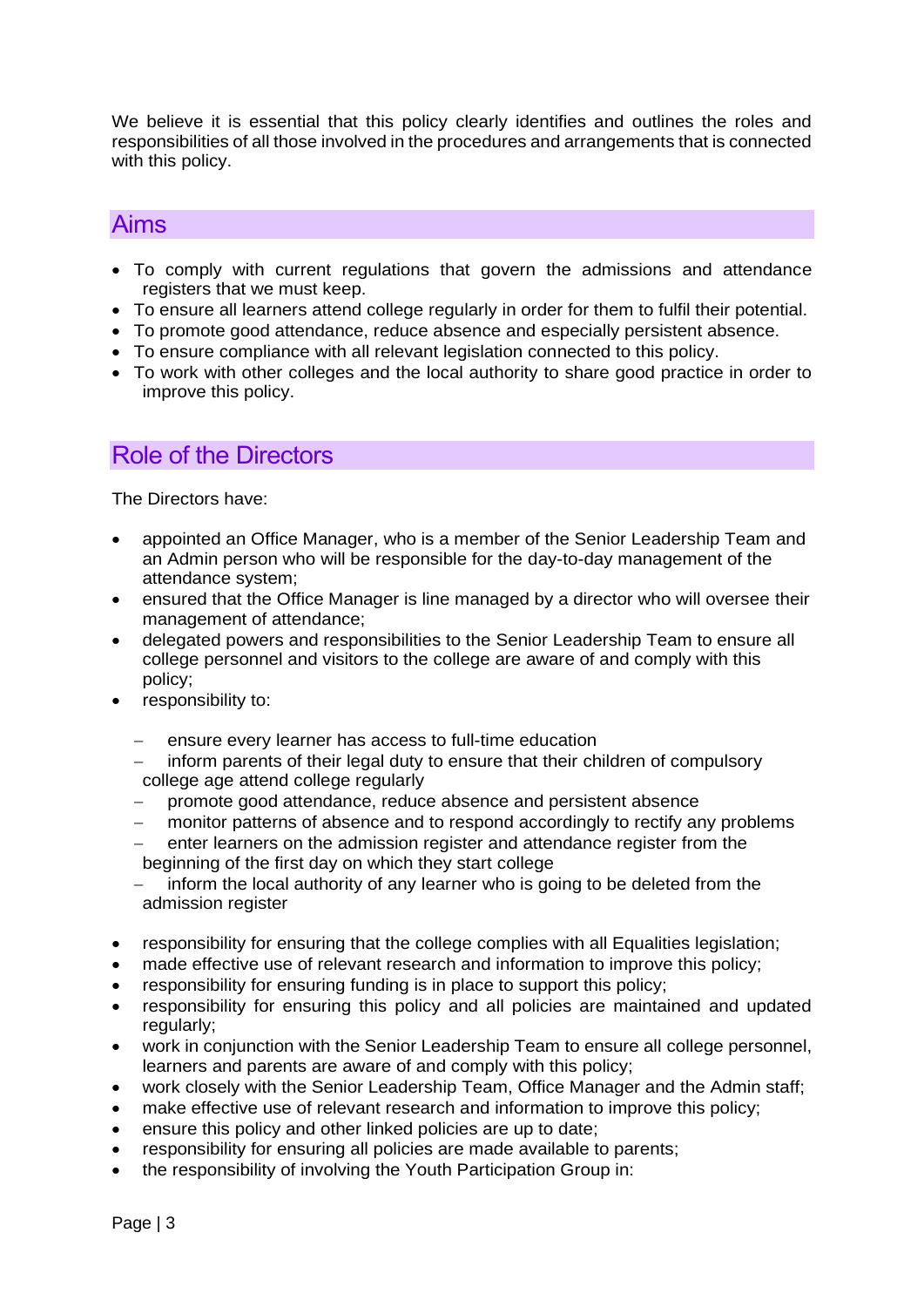- − determining this policy with the Directors;
- − discussing improvements to this policy during the college year;
- − organising surveys to gauge the thoughts of all learners;
- reviewing the effectiveness of this policy with the Directors
- have expert knowledge of data protection law and practices;
- inform the college and college personnel about their obligations to comply with the GDPR and other data protection laws;
- ensure data management is strengthened and unified;
- monitor compliance with the GDPR and other data protection laws;
- manage internal data protection activities;
- ensure risk and impact assessments are conducted in accordance with ICO guidance;
- report data breaches within 72 hours;
- ensure individuals have greater control over their personal data;
- ensure that prior to the processing of an individual's data that:
	- − the process is in line with ICO guidance;
	- the process is transparent:
	- − the individual will be notified;
	- the notification is written in a form that is understandable to learners;
	- − when sharing an individual's data to a third party outside of college that details for the sharing are clearly defined within the notifications.
- share an individual's data where it is a legal requirement to provide such information;
- process all written subject access requests from individuals within 40 days of receiving them;
- have in place a formal contract or service level agreement with a chosen data processor who is GDPR compliant;
- ensure the secure disposal of redundant data and IT hardware holding data in compliance with ICO guidance;
- train college personnel;
- conduct audits.
- be the first point of contact for supervisory authorities and for individuals whose data is processed;
- keep up to date documentation of all data protection activities.
- work closely with the Senior Leadership Team
- annually discuss the success and development of this policy.

#### <span id="page-4-0"></span>Role of the Senior Leadership Team

The Senior Leadership Team will:

- ensure that everyone connected with the college is aware of this policy;
- attend training related to this policy;
- report to the Directors every term;
- annually report to the Directors on the success and development of this policy.
- responsibility for the effective implementation, monitoring and evaluation of this policy.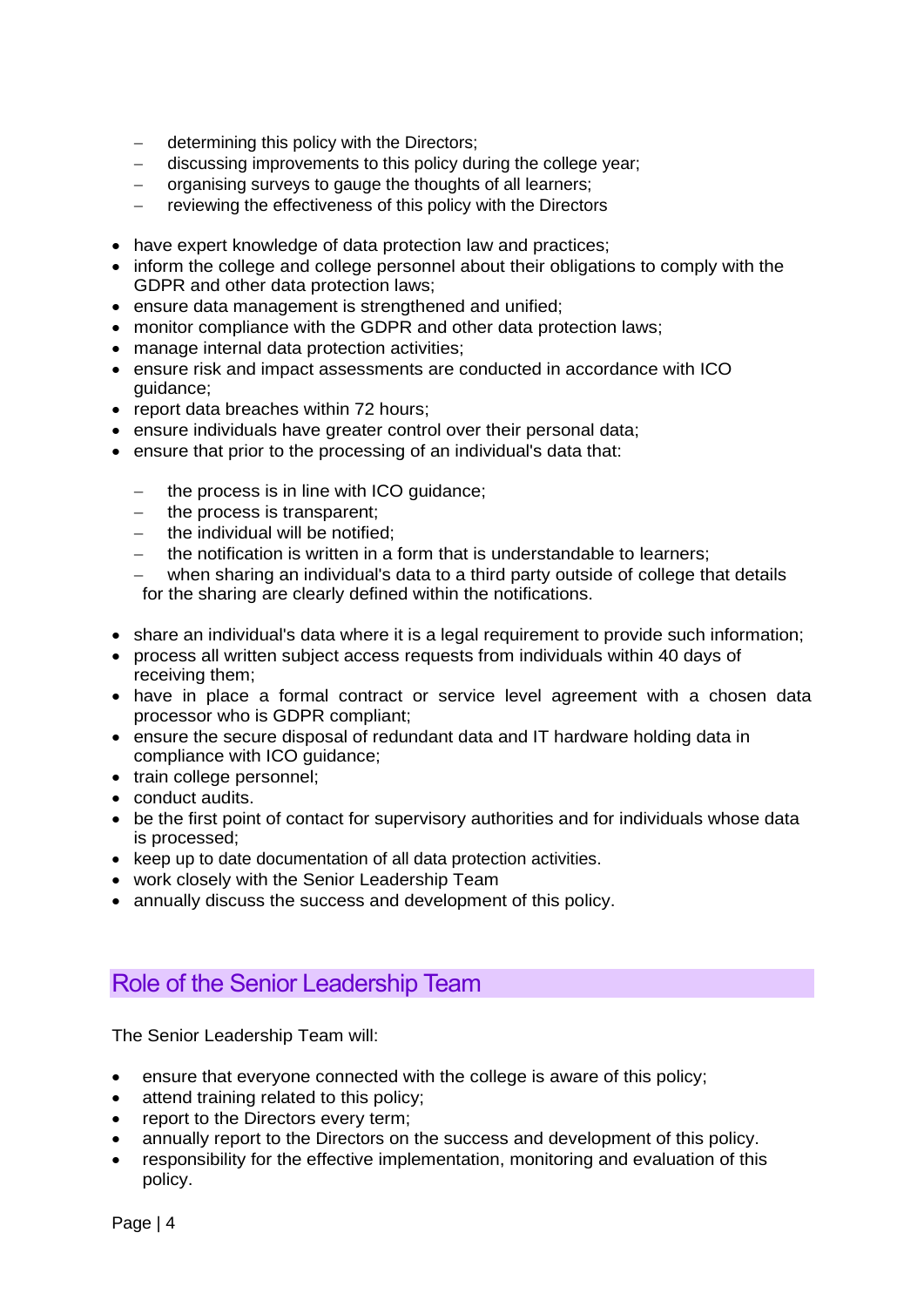- ensure that the Admissions Register and Attendance Registers are kept up to date and comply with all regulations;
- provide leadership and vision in respect of equality;
- provide guidance, support and training to all staff;
- monitor the effectiveness of this policy by speaking with learners, college personnel and parents

## <span id="page-5-0"></span>Role of the Office Manager

The Office Manager will:

- lead the development of this policy throughout the college;
- work closely with the Directors and Senior Leadership Team
- ensure that all admissions are recorded and that the attendance system is kept up to date;
- follow up all absences to:
	- ascertain the reason;
	- − ensure the learner is safe;
	- identify is authorised or not:
	- ascertain the correct code to use
- provide guidance and support to all staff;
- provide training for all staff on induction and when the need arises;
- keep up to date with new developments and resources;
- review and monitor:
- annually report to the Directors on the success and development of this policy.

#### <span id="page-5-1"></span>Role of the Administration Staff

The Administration Staff are responsible for:

- monitoring learner attendance and will make contact with parents if the college has not been informed of their child's absence;
- ensuring the following procedure is carried out each day:
	- − Collect registers by 9:10am once registration has been completed
	- − Monitor registers;
	- Listen to absence calls and text messages;
	- − Read emails from parents;
	- Make a list of absence learners without an explanation:
	- Double check the list before calling learners or parents/carers to establish the whereabouts of absent learners;
	- − Contact absent learners at 9:15am using phone calls, then social media, emails and other forms of communication.
	- Contact parents/carers if they have not reported their child's absence by 9:30a.m;
	- − If unable to make contact with parents/carers then call everyone on the contact list;
	- Leave voicemail and text messages in all cases;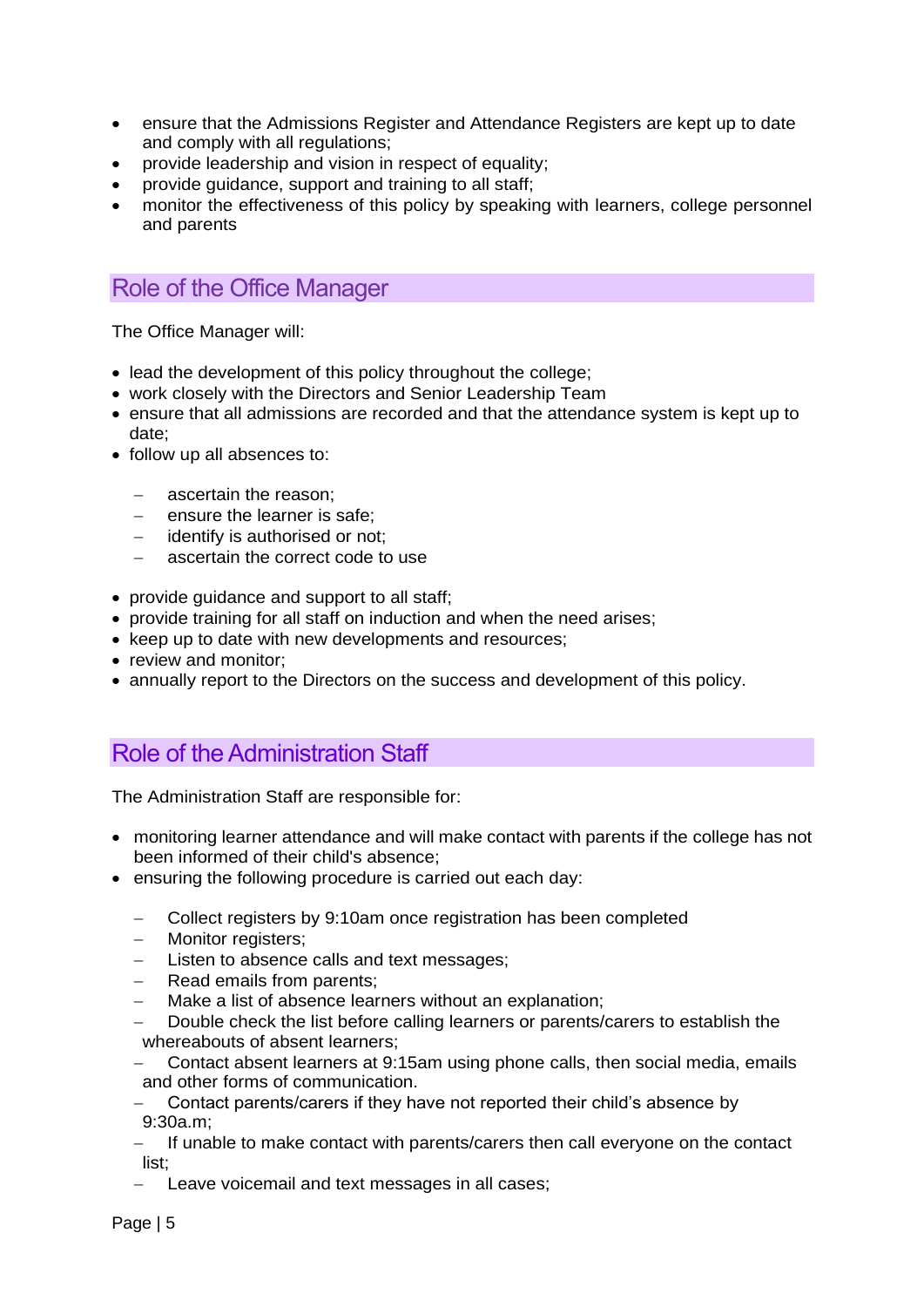Use college intelligence to establish any information about the unexplained absence;

If still no contact with the parents/carers then repeat the calls throughout the day until contact is made and an explanation is given;

− Contact the key worker if a learner is on the child protection register and no reason has been given for the learner's absence;

− Inform the Directors or Senior Leadership Team and the Designated Safeguarding Lead of the situation.

− Contact Parent/Carer for those who are under 18 regarding attendance and letters to be sent out to any learners who have no:

- Not attended two or more study days that's week
- Not attended one study day after receiving a letter the previous week
- Save copies of letters sent home to learner's file and CPOMS
- If a learner hasn't attended for 3 consecutive weeks then a formal meeting should be arranged with the Tutor, learner, Parent/Guardian and social work if learner has one.
- Keep a log of all actions.
- Ensuring attendance information is reported to the SLT for them to analyse attendance issues for each course, to look for possible patterns and missed support needs.
- keeping an up-to-date list of at least two emergency contact phone numbers for different adults associated with each learner;
- monitoring individual and class attendance daily;
- keeping the Directors informed of attendance figures and trends:
- organising meetings between the Directors and parents to discuss their child's poor attendance;
- organising meetings between the Directors and parents to discuss their child's truancy;
- organising meetings between the Directors and parents to discuss their application for a term time holiday;
- compiling attendance data reports for the Directors;
- ensuring registers are distributed to the teaching staff and are kept up to date.

#### <span id="page-6-0"></span>Admission Register

- The admission register must:
	- − contain an alphabetical index of all the learners in the college;
	- − register a learner on the first day that we expect them to attend;
	- − record the following information for each learner:
		- Learner's full name
		- Sex
		- Parent's name and address
		- The name of the person who has custody of the learner
		- **Emergency contact numbers of the parent/carer**
		- Admission date
		- Name and address of the last college attended
	- when informed by a parent that their child will live at another address record:
		- the new address: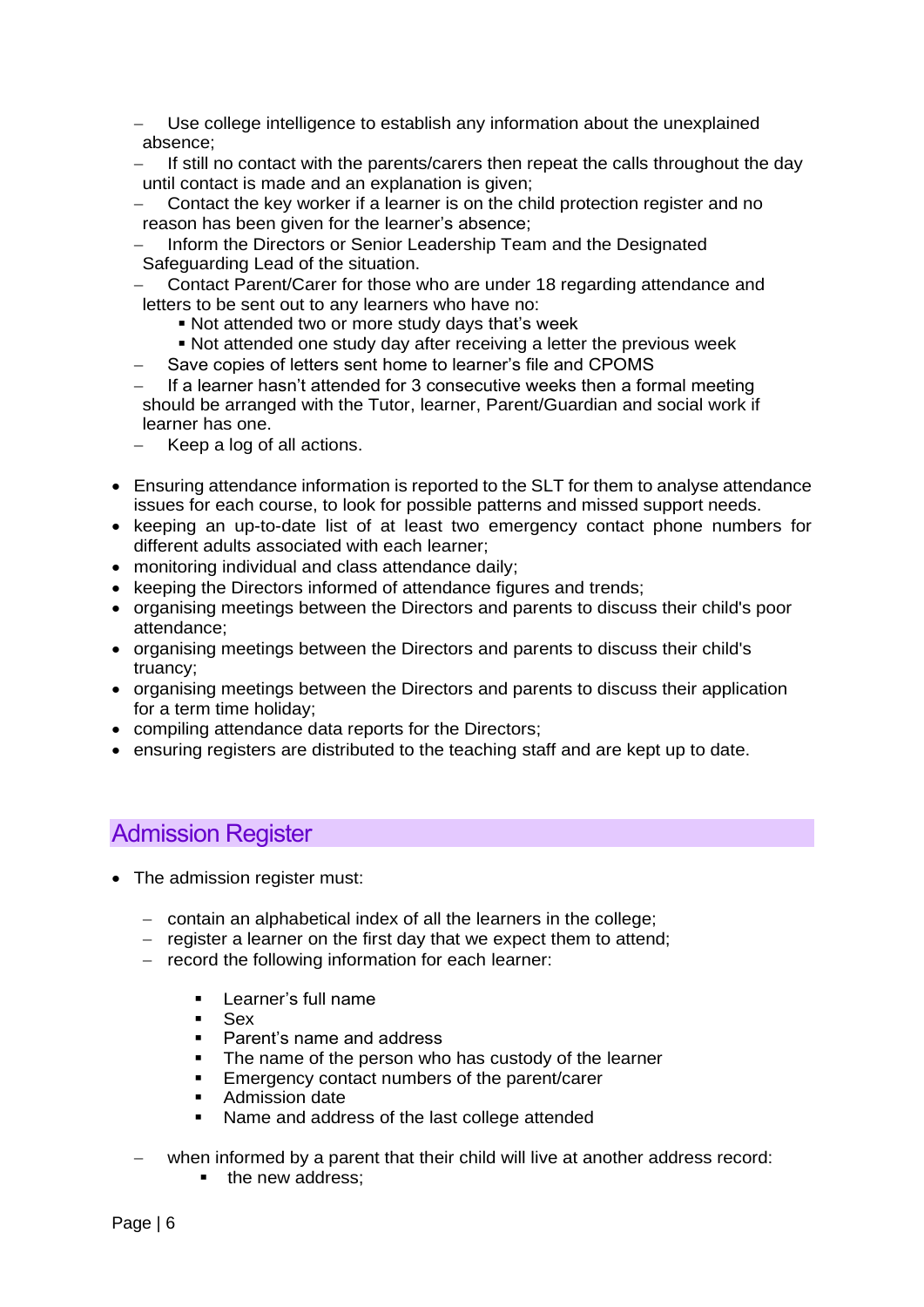- the full name of the parent with whom the learner will live;
- the date from when it is expected the learner will live at this address.

− when informed by a parent that their child is registered at another college or will be attending a different record:

- the name of the other college;
- the date when the learner first attended or is due to start attending that college.
- record every amendment which must include:
	- the original entry;
	- the amended entry;
	- the reason for the amendment;
	- the date on which the amendment was made:
	- the name and position of the person who made the amendment.
- preserve every entry for a period of three years after the date on which the entry was made;
- be available at all times for inspection by HM Inspectors, Ofsted inspectors and Education Welfare Officers;
- be preserved indefinitely.

#### <span id="page-7-0"></span>Attendance Registers

• We have in place a manual attendance register system that:

records learner attendance at the start of the morning session and the start of the afternoon session

- on each occasion records whether every learner is:
	- **•** present;
	- attending an approved educational activity;
	- absent; or,
	- unable to attend due to exceptional circumstances.
	- Late

Administration staff will then update this information to a computerised system (CPOMS).

- All absences will be followed up to:
	- − ascertain the reason;
	- ensure the proper safeguarding action is taken;
	- − identify whether the absence is approved or not.
- The following absence and attendance codes will be used: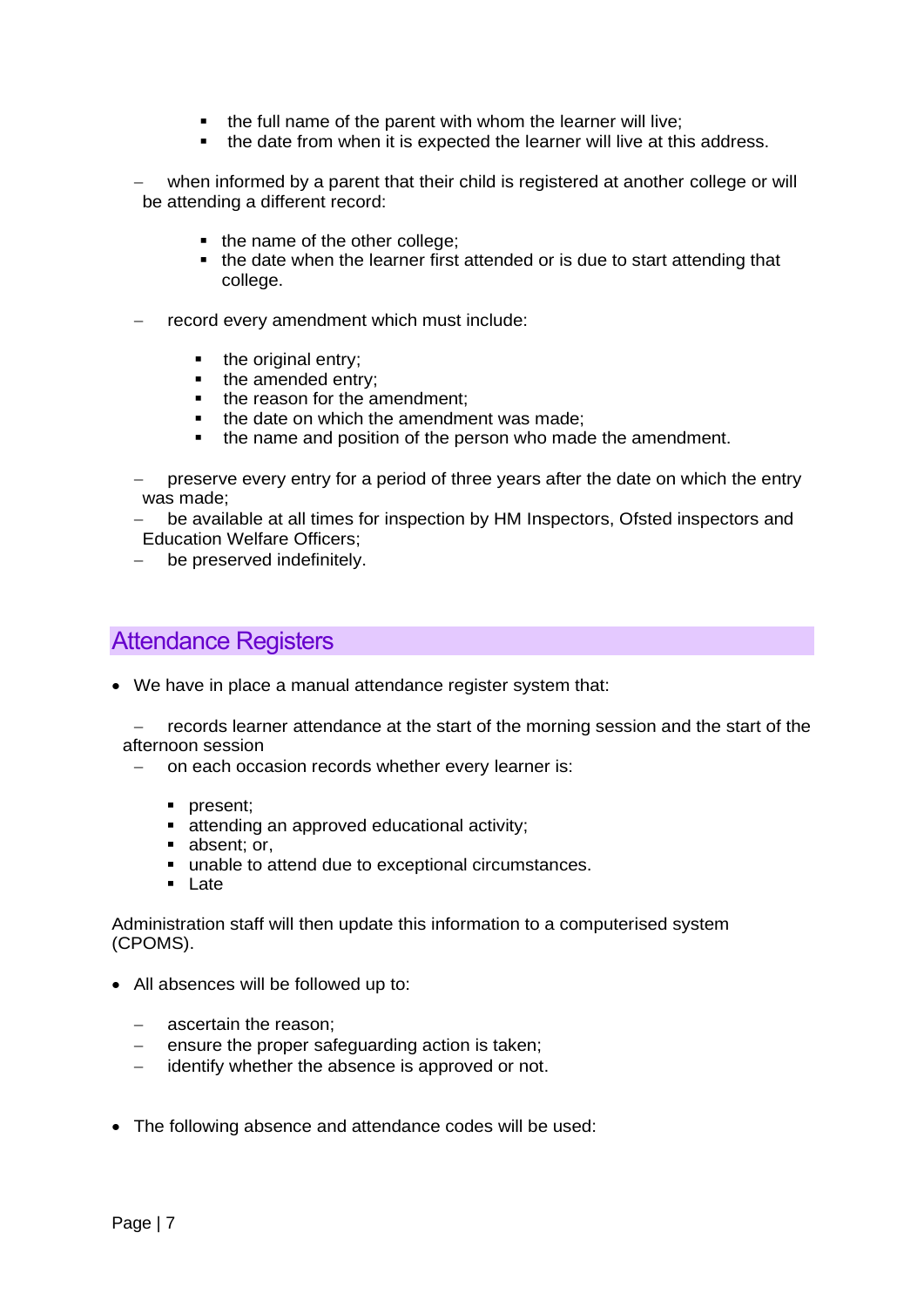| <b>Present at</b><br><b>College</b>                                                                               | <b>Registration</b><br>Code $/$ : | Present in college $/ = am \leq am$                                                                                                                   |
|-------------------------------------------------------------------------------------------------------------------|-----------------------------------|-------------------------------------------------------------------------------------------------------------------------------------------------------|
|                                                                                                                   | Code L:                           | Late arrival before the register has closed                                                                                                           |
|                                                                                                                   | Code U:                           | A learner arriving after the register has closed<br>should be marked absent with code U, or with<br>another absence code if that is more appropriate. |
| <b>Attendance</b><br>codes for when<br>learners are<br>present at<br>approved off-site<br>educational<br>activity | Code B:                           | Off-site educational activity                                                                                                                         |
|                                                                                                                   | Code J:                           | At an interview with prospective employers, or<br>another educational establishment                                                                   |
|                                                                                                                   | Code P:                           | Approved sporting activity                                                                                                                            |
|                                                                                                                   | Code V:                           | Educational visit or trip                                                                                                                             |
|                                                                                                                   | Code W:                           | Work experience                                                                                                                                       |
| <b>Absence codes</b><br>when learners are<br>not present in<br>college                                            | Code C:                           | Other authorised circumstances                                                                                                                        |
|                                                                                                                   | Code E:                           | Excluded                                                                                                                                              |
|                                                                                                                   | Code H:                           | Holiday authorised by the college                                                                                                                     |
|                                                                                                                   | Code I:                           | Illness (not medical or dental appointments)                                                                                                          |
|                                                                                                                   | Code M:                           | Medical or dental appointments                                                                                                                        |
|                                                                                                                   | Code R:                           | Religious observance                                                                                                                                  |
|                                                                                                                   | Code S:                           | <b>Study leave</b>                                                                                                                                    |
|                                                                                                                   | Code T:                           | Gypsy, Roma and Traveller absence                                                                                                                     |
|                                                                                                                   | Code N:                           | Reason for absence not yet provided                                                                                                                   |
|                                                                                                                   | Code O:                           | Unauthorised circumstances                                                                                                                            |
| <b>Administrative</b><br><b>Codes</b>                                                                             | Code X:                           | Non - compulsory college age absence                                                                                                                  |
|                                                                                                                   | Code -:                           | All should attend/ No mark recorded                                                                                                                   |

- Attendance will not be taken when the college has had to close due to:
	- − in-service training
	- − severe weather conditions
	- − structural damage
	- − fire
	- − pandemic
- Attendance registers must be available at all times for inspection by HM Inspectors, Ofsted inspectors and Education Welfare Officers.
- Every year we publish in the individual learner reports given to parents on Parent days which include the following information about attendance:
	- − the total number of learners on the roll for at least one session
	- − the percentage of sessions missed through authorised absence
	- − the percentage of sessions missed through unauthorised absence
- All attendance registers will be retained for a minimum of three years.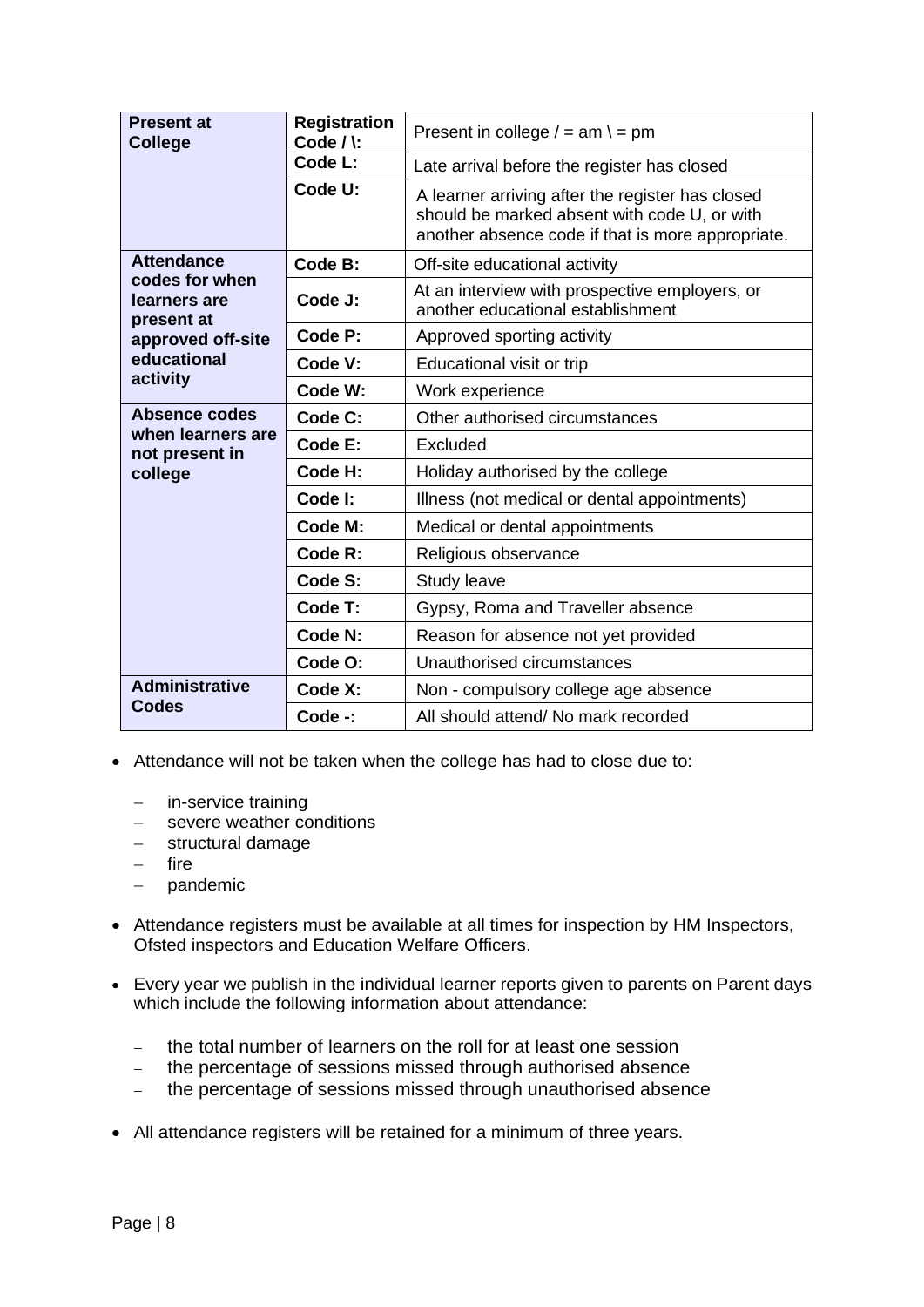## <span id="page-9-0"></span>Role of College Personnel

College personnel will:

- comply with all aspects of this policy;
- ensure the attendance register is taken at the beginning of the morning and afternoon sessions;
- bring to the attention of the Office Manager any irregularities in learner attendance;
- implement the college's equalities policy and schemes;
- report and deal with all incidents of discrimination;
- attend appropriate training sessions on equality;
- report any concerns they have on any aspect of the college community.

#### <span id="page-9-1"></span>Role of Learners

Learners will:

- maintain good attendance throughout the year;
- ensure their parents report their absence to college;
- support the college Code of Conduct and guidance necessary to ensure the smooth running of the college;
- liaise with the Youth Participation Group;
- take part in questionnaires and surveys.

### <span id="page-9-2"></span>Role of Parents

Parents will:

- be made aware of this policy;
- ensure that their child of compulsory college age receives suitable full-time education;
- ensure regular and punctual attendance;
- notify college on the first day of learner absence;
- have holidays in term time and authorised by college;
- support the college Code of Conduct and guidance necessary to ensure smooth running of the college;
- be asked to take part periodic surveys conducted by the college.

#### <span id="page-9-3"></span>Raising Awareness of this Policy

We will raise awareness of this policy via:

- the College Handbook/Prospectus
- the college website
- the Staff Handbook
- meetings with parents such as introductory, transition, parent-teacher consultations and periodic curriculum workshops
- college events
- meetings with college personnel